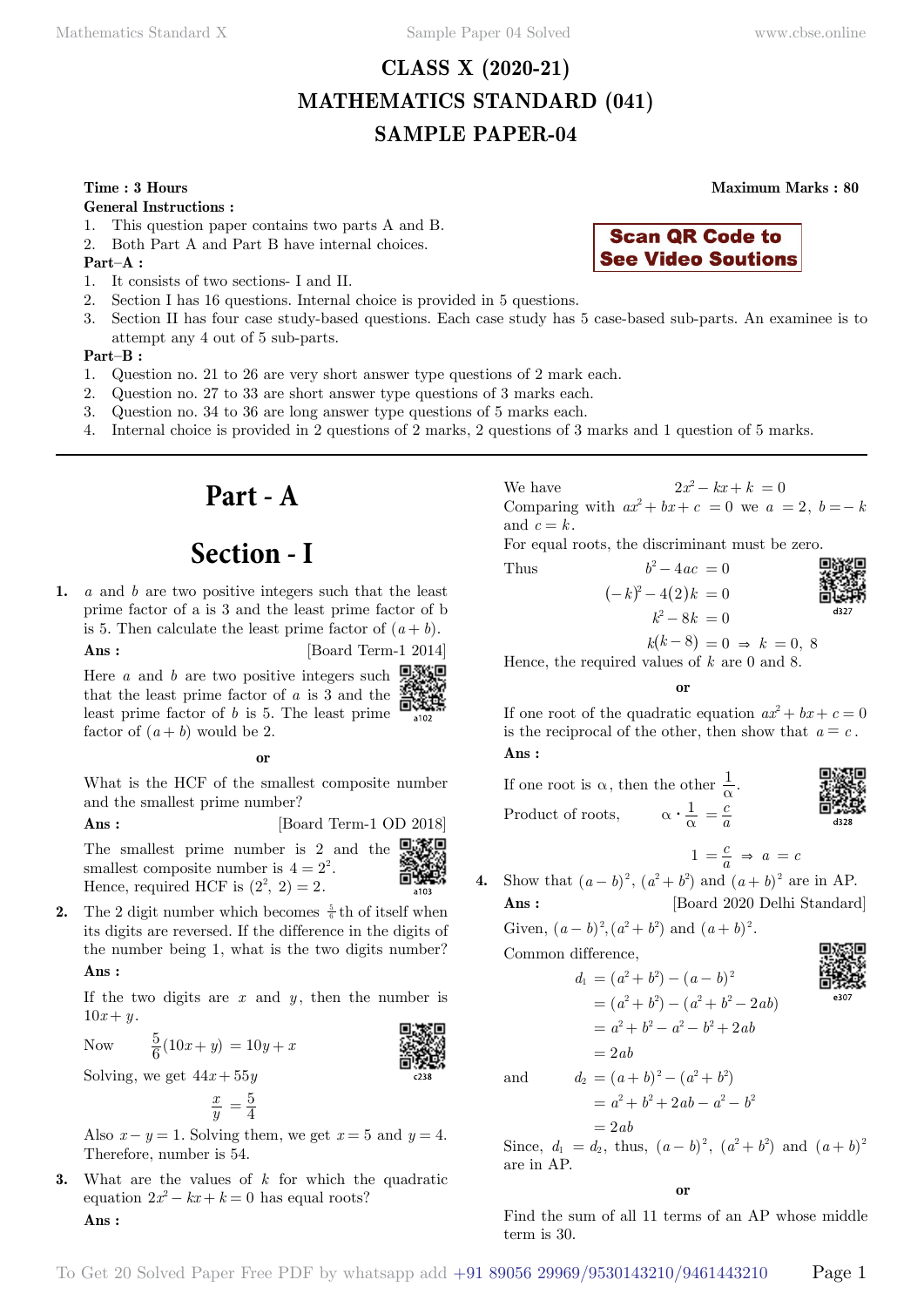**Ans :** [Board 2020 OD Standard]  
In an AP with 11 terms, the middle term is 
$$
\frac{11+1}{2} = 6^{\text{th}}
$$
 term.

Now,  $a_6 = a + 5d = 30$ 

Thus,  

$$
S_{11} = \frac{11}{2} [2a + 10d]
$$

$$
= 11 (a + 5d)
$$

$$
= 11 (a + 5d)
$$
  

$$
= 11 \times 30 = 330
$$

**5.** In  $\triangle ABC$ ,  $AB = 6\sqrt{3}$  cm,  $AC = 12$  cm and *BC* = 6 cm, then +*B* = .................. .

> $AC = 12$  cm and  $BC = 6$  cm

**Ans :** [Board 2020 OD Standard]

f231

We have  $AB = 6\sqrt{3}$  cm,

Now  $AB^2 = 36 \times 3 = 108$ 

 $AC^2 = 144$ 

and  $BC^2 = 36$ 

In can be easily observed that above values satisfy Pythagoras theorem,

$$
AB^{2} + BC^{2} = AC^{2}
$$

$$
108 + 36 = 144 \text{ cm}
$$
Thus  $\angle B = 90^{\circ}$ 

**6.** In given figure  $DE \mid BE \mid BC$ . If  $AD = 3c$ ,  $DB = 4c$  cm and  $AE = 6$  cm then find *EC*.



**Ans :** [Board Term-1 2016]

In the given figure *DE* || *BC* , thus

$$
\frac{AD}{BD} = \frac{AE}{EC}
$$

$$
\frac{3}{4} = \frac{6}{EC}
$$

*AE* 

$$
EC\ = 8\ \mathrm{cm}
$$

**7.** The value of the  $(\tan^2 60^\circ + \sin^2 45^\circ)$  is .......... **Ans :** [Board 2020 OD Basic]

$$
\tan^2 60^\circ + \sin^2 45^\circ = (\sqrt{3})^2 + \left(\frac{1}{\sqrt{2}}\right)^2
$$
\n
$$
= 3 + \frac{1}{2} = \frac{7}{2}
$$
\n1.11

\n1.230

**8.** Evaluate  $\sin^2 60^\circ - 2 \tan 45^\circ - \cos^2 30^\circ$ **Ans :** [Board 2019 OD]



$$
\sin^2 60^\circ - 2 \tan 45^\circ - \cos^2 30^\circ = \left(\frac{\sqrt{3}}{2}\right)^2 - 2(1) - \left(\frac{\sqrt{3}}{2}\right)^2
$$

$$
= \frac{3}{4} - 2 - \frac{3}{4} = -2
$$

**9.** In the given figure, *AB* is a 6 m high pole and *DC* is a ladder inclined at an angle of  $60^{\circ}$  to the horizontal and reaches up to point *D* of pole. If  $AD = 2.54$  m, find the length of ladder. ( use  $\sqrt{3} = 1.73$ )



**Ans :** [Board Term-2 Delhi 2016]

We have  $AD = 2.54$  m  $DB = 6 - 2.54 = 3.46$  m In  $\triangle BCD$ ,  $\angle B = 90^\circ$  $\sin 60^\circ = \frac{BD}{DC}$ 2  $\frac{3}{2}$   $\frac{3}{2}$  $=\frac{3.46}{DC}$  $DC = \frac{3.46 \times 2}{\sqrt{3}} = \frac{3.46 \times 2}{1.4}$ . 3  $3.46 \times 2$  $=\frac{3.46\times2}{\sqrt{3}}=\frac{3.46}{1.73}=4$ 

Thus length of ladder is 4 m.

 **o**

A ladder, leaning against a wall, makes an angle of  $60^{\circ}$  with the horizontal. If the foot of the ladder is 2.5 m away from the wall, find the length of the ladder. **Ans :** [Board Term-2 2011]

As per given in question we have drawn figure below.



In  $\triangle ACB$  with  $\angle C = 60^{\circ}$ , we get

 $cos$ 

$$
60^\circ = \frac{2.5}{AC}
$$

$$
\frac{1}{2} = \frac{2.5}{AC}
$$

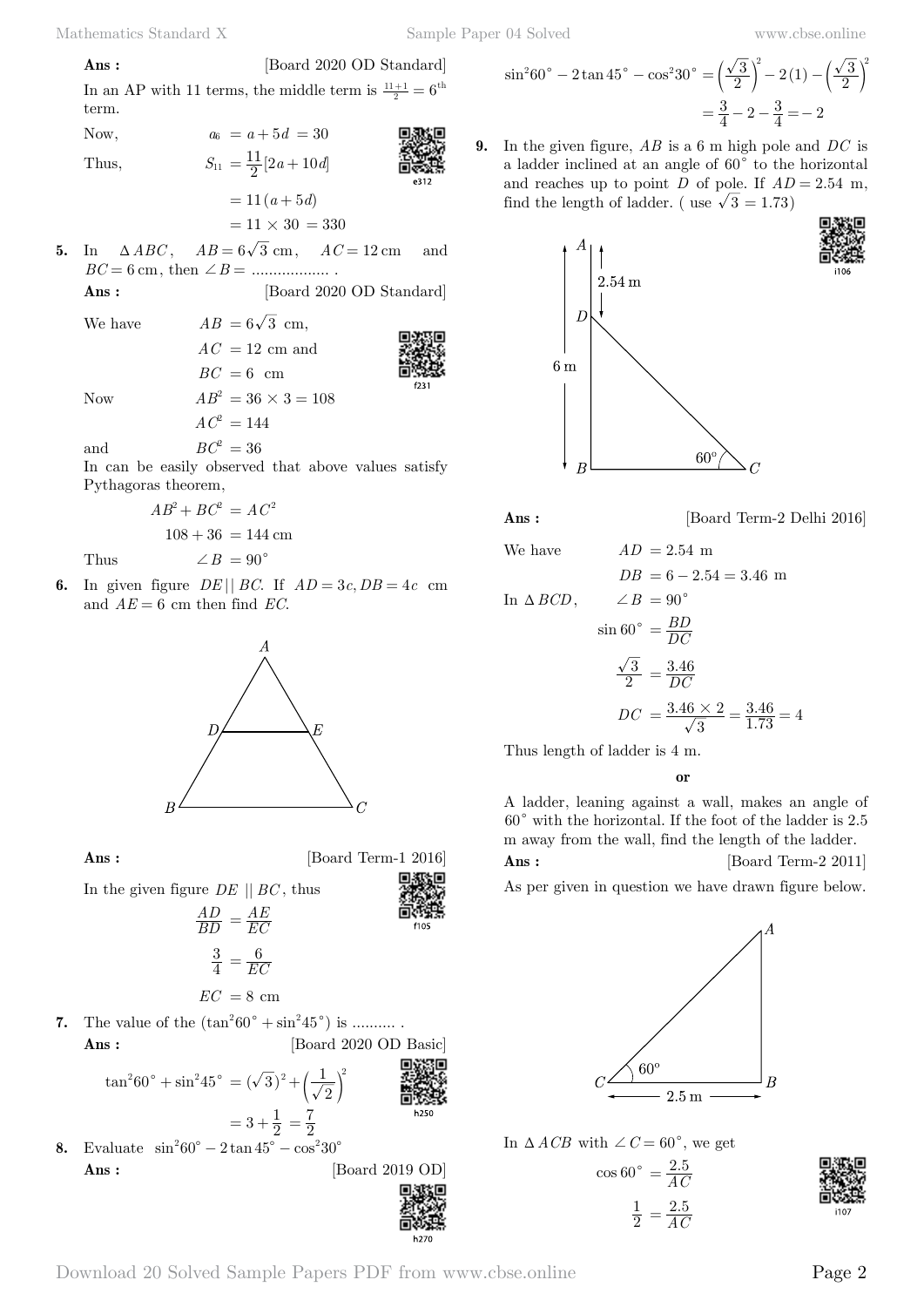$$
AC = 2 \times 2.5 = 5 \text{ m}
$$

**10.** In figure, *PA* and *PB* are tangents to the circle with centre *O* such that  $\angle APB = 50^{\circ}$ . Write the measure of  $\angle OAB$ .



**Ans :** [[Board Term-2 Delhi 2015]

We have  $\angle APB = 50^\circ$ 

$$
\angle PAB = \angle PBA = \frac{180^{\circ} - 50^{\circ}}{2} = 65^{\circ}
$$

Here *OA* is radius and *AP* is tangent at *A*, since radius is always perpendicular to tangent at point of contact, we have

Now  $\angle OAB = \angle OA$ 

$$
= 90^{\circ}
$$
  
=  $\angle OAP - \angle PAB$   
=  $90^{\circ} - 65^{\circ} = 25^{\circ}$ 

**11.** In the given figure, *PQ* and *PR* are tangents to the circle with centre *O* such that  $\angle QPR = 50^{\circ}$ . Then find  $\angle OQR$ .

 $\angle OAP = 90^\circ$ 



**Ans :** [Board Term-2 Delhi 2012, 2015]

We have 
$$
\angle QPR = \angle 50^{\circ}
$$
 (Given)

Since  $\angle QOR$  and  $\angle QPR$  are supplementary angles

$$
\angle QOR + \angle QPR = 180^{\circ}
$$
\n
$$
\angle QOR = 180^{\circ} - \angle QPR
$$
\n
$$
= 180^{\circ} - 50^{\circ} = 130^{\circ}
$$
\nThis is

From  $\Delta OQR$  we have

$$
\angle OQR = \angle ORQ = \frac{180^{\circ} - 130^{\circ}}{2}
$$

$$
= \frac{50^{\circ}}{2} = 25^{\circ}
$$

**12.** If the circumference of a circle increases from  $4\pi$  to  $8\pi$ , then what about its area?

 **Ans :** [Board Term-2 Delhi 2013]

Circumference of the circle

$$
2\pi r = 4\pi \text{ cm or } r = 2 \text{ cm}.
$$

Increased circumference



Area of the 1*st* circle

$$
\pi r^2 = \pi \times (2)^2 = 4\pi \text{ cm}
$$

Area of the new circle

$$
\pi R^2=\pi(4)^2=16\pi=4\times 4\pi
$$

Area of the new circle= 4 times the area of first circle.

 **o**

If the radius of the circle is 6 cm and the length of an arc 12 cm. Find the area of the sector.

$$
Ans : \qquad \qquad [\text{Board Term-2 2014}]
$$

Area of the sector =  $\frac{1}{2}$  × (length of the corresponding  $\arctan x$  radius

$$
= \frac{1}{2} \times l \times r = \frac{1}{2} \times 12 \times 6
$$

$$
= 36 \text{ cm}^2
$$



**13.** A rectangular sheet paper 40 cm  $\times$  22 cm is rolled to form a hollow cylinder of height 40 cm. Find the radius of the cylinder.

 **Ans :** [Board Term-2 Foreign 2014]

Here,  $h = 40$  cm, circumference  $= 22$  cm

$$
\begin{array}{c}\n\text{MSE} \\
\text{MSE} \\
\text{MSE} \\
\text{MSE} \\
\text{MSE} \\
\text{MSE} \\
\text{MSE} \\
\text{MSE} \\
\text{MSE} \\
\text{MSE} \\
\text{MSE} \\
\text{MSE} \\
\text{MSE} \\
\text{MSE} \\
\text{MSE} \\
\text{MSE} \\
\text{MSE} \\
\text{MSE} \\
\text{MSE} \\
\text{MSE} \\
\text{MSE} \\
\text{MSE} \\
\text{MSE} \\
\text{MSE} \\
\text{MSE} \\
\text{MSE} \\
\text{MSE} \\
\text{MSE} \\
\text{MSE} \\
\text{MSE} \\
\text{MSE} \\
\text{MSE} \\
\text{MSE} \\
\text{MSE} \\
\text{MSE} \\
\text{MSE} \\
\text{MSE} \\
\text{MSE} \\
\text{MSE} \\
\text{MSE} \\
\text{MSE} \\
\text{MSE} \\
\text{MSE} \\
\text{MSE} \\
\text{MSE} \\
\text{MSE} \\
\text{MSE} \\
\text{MSE} \\
\text{MSE} \\
\text{MSE} \\
\text{MSE} \\
\text{MSE} \\
\text{MSE} \\
\text{MSE} \\
\text{MSE} \\
\text{MSE} \\
\text{MSE} \\
\text{MSE} \\
\text{MSE} \\
\text{MSE} \\
\text{MSE} \\
\text{MSE} \\
\text{MSE} \\
\text{MSE} \\
\text{MSE} \\
\text{MSE} \\
\text{MSE} \\
\text{MSE} \\
\text{MSE} \\
\text{MSE} \\
\text{MSE} \\
\text{MSE} \\
\text{MSE} \\
\text{MSE} \\
\text{MSE} \\
\text{MSE} \\
\text{MSE} \\
\text{MSE} \\
\text{MSE} \\
\text{MSE} \\
\text{MSE} \\
\text{MSE} \\
\text{MSE} \\
\text{MSE} \\
\text{MSE} \\
\text{MSE} \\
\text{MSE} \\
\text{MSE} \\
\text{MSE} \\
\text{MSE} \\
\text{MSE} \\
\text{MSE} \\
\text{MSE} \\
\text{MSE} \\
\text{MSE} \\
\text{MSE} \\
\text{MSE} \\
\text{MSE} \\
\text{MSE} \\
\text{MSE} \\
\text{MSE} \\
\text{MSE} \\
\text{MSE} \\
\text{MSE} \\
\text{MSE} \\
\text{MSE} \\
\text{MSE} \\
\text{
$$

$$
r = \frac{22 \times 7}{2 \times 22} = \frac{7}{2} = 3.5
$$
 cm

**14.** The radius of sphere is *r* cm. It is divided into two equal parts. Find the whole surface of two parts.

**Ans :** [Board Term-2 2012]

Whole surface of each part

 $2\pi n = 22$ 

$$
\begin{matrix}\n\mathbb{R} \\
\mathbb{R} \\
\mathbb{R}\n\end{matrix}
$$

Total surface of two parts

$$
=2\times 3\pi r^2=6\pi r^2
$$

 $= 2\pi r^2 + \pi r^2 = 3\pi r^2$ 

**15.** Consider the following distribution :

| M a r k s   0 or   10 or   20 or   30 or   40 or   50 or<br>  Obtained   more   more   more   more   more |     |    |     |    | l more |
|-----------------------------------------------------------------------------------------------------------|-----|----|-----|----|--------|
| $\vert$ Number $\vert$ 63                                                                                 | -58 | 55 | -51 | 48 | 42     |
|                                                                                                           |     |    |     |    |        |
| l students                                                                                                |     |    |     |    |        |

(i) Calculate the frequency of the class 30 - 40.

(ii) Calculate the class mark of the class 10 - 25.

**Ans :** [Board Term-1, 2014]

| <b>Class Interval</b> | c.f. |                |
|-----------------------|------|----------------|
| $0 - 10$              | 63   | 5              |
| $10 - 20$             | 58   | 3              |
| $20 - 30$             | 55   | $\overline{4}$ |
| 30-40                 | 51   | 3              |
| $40 - 50$             | 48   | 6              |
| 50-60                 | 42   | 42             |

(i) Frequency of the class 30 - 40 is 3.



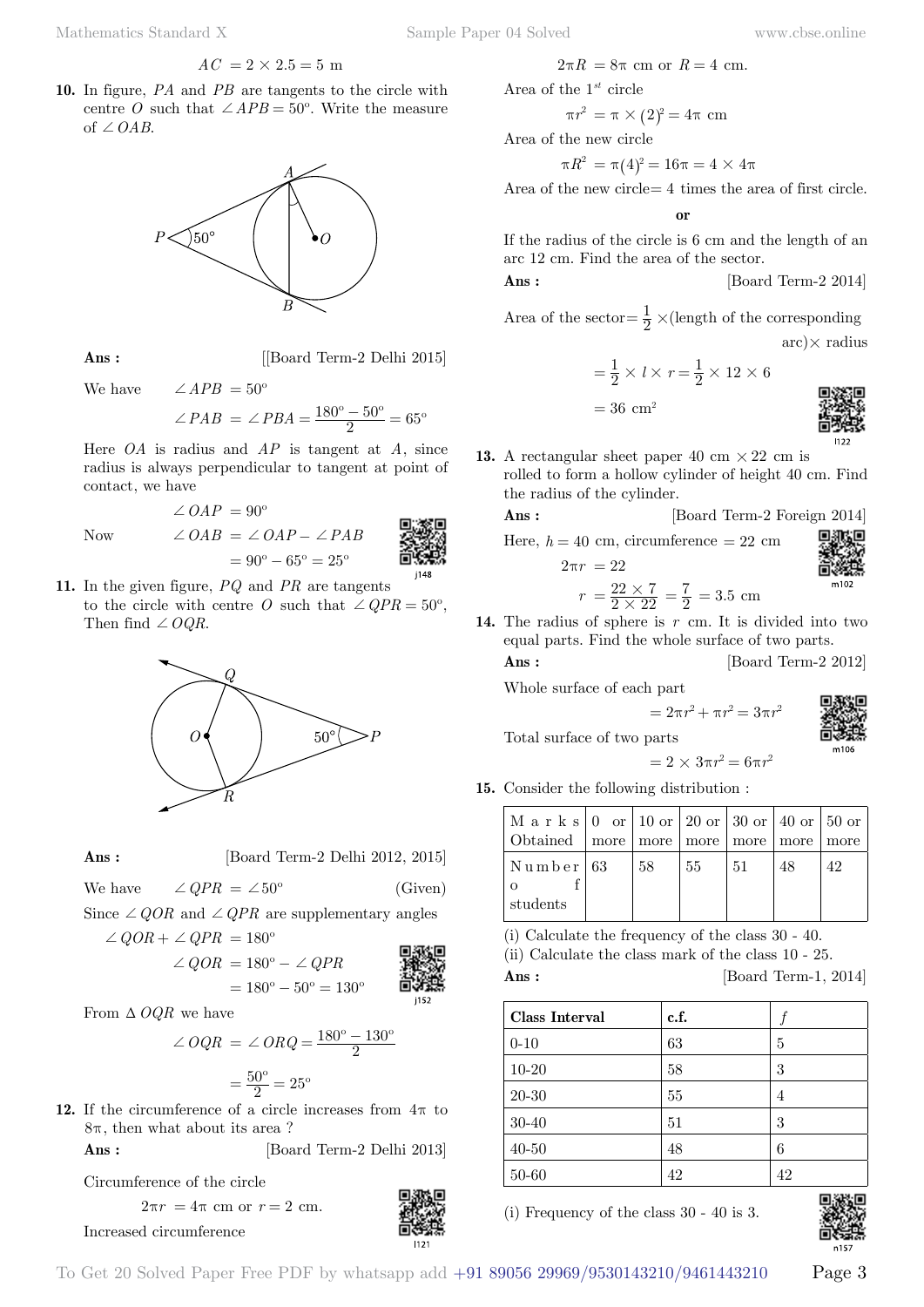n104

h404

(ii) Class mark of the class : 
$$
10 - 25 = \frac{10 + 25}{2}
$$

$$
=\frac{35}{2}=17.5
$$

**16.** For finding the popular size of readymade garments, which central tendency is used?

#### **Ans :**

For finding the popular size of ready made garments, mode is the best measure of central tendency.

# **Section II**

**Case study-based questions are compulsory. Attempt any 4 sub parts from each question. Each question carries 1 mark.**

**17.** Lavanya throws a ball upwards, from a rooftop, which is 20 m above from ground. It will reach a maximum height and then fall back to the ground. The height of the ball from the ground at time  $t$  is  $h$ , which is given by  $h = -4t^2 + 16t + 20$ .



- (i) What is the height reached by the ball after 1 second?
	- (a) 64 m (b) 128 m
	- (c) 32 m
	- (d) 20 m
- (ii) What is the maximum height reached by the ball? (a) 54 m (b) 44 m

|  | (c) 36 m | $(d)$ 18 m |  |
|--|----------|------------|--|
|  |          |            |  |

- (iii) How long will the ball take to hit the ground?
	- (a) 4 seconds (b) 3 seconds
	- (c) 5 seconds (d) 6 seconds
- (iv) What are the two possible times to reach the ball at the same height of 32 m?
	- (a) 1 and 3 seconds (b) 1 and 4 seconds
	- (c)  $1$  and  $2$  seconds (d)  $1$  and  $5$  seconds
- (v) Where is the ball after 5 seconds ?
	- (a) at the ground (b) rebounds
	- (c) at highest point (d) fall back

#### **Ans :**

(i) Height is given by,

$$
h = -4t^2 + 16t + 20
$$

At  $t = 1$  second,

$$
h = -4(1)^{2} + 16(1) + 20 = 32
$$
 m  
Thus (c) is correct option.

(ii) Rearranging the given equation, by completing the square,

$$
h = -4(t^2 - 4t - 5)
$$
  
= -4(t<sup>2</sup> - 4t + 4 - 4 - 5)  
= -4[(t - 2)<sup>2</sup> - 9]  
= -4(t - 2)<sup>2</sup> + 36

Height is maximum, at  $t = 2$ , thus

$$
h_{\text{max}} = 0 + 36 = 36 \text{ m}
$$

Thus (c) is correct option.

(iii) When ball hits the ground, 
$$
h = 0
$$
, thus

$$
-4t2 + 16t + 20 = 0
$$

$$
t2 - 4t - 5 = 0
$$

$$
(t-5)(t+1) = 0
$$

Thus  $t = 5$  or  $t = -1$ . Since, time cannot be negative,

the  $t = 5$  seconds is correct answer.

Thus (c) is correct option.

(iv) Since,  
\n
$$
h = -4t^2 + 16t^2 + 20
$$
\n
$$
32 = -4t^2 + 16t^2 + 20
$$
\n
$$
8 = -t^2 + 4t^2 + 5
$$
\n
$$
t^2 - 4t + 3 = 0
$$
\n
$$
t^2 + 3t - t + 3 = 0
$$
\n
$$
(t - 1)(t - 3) = 0 \Rightarrow t = 3, 1
$$
\nThus (a) is correct option.

(v) From (iii) at  $t = 5$  we have  $h = 0$ . Thus it will hit

ground, then after that ball will rebound.

Thus (b) is correct option.

**18.** To conduct sports day activities, in a rectangular shaped school ground *ABCD* , lines have been drawn with chalk powder at a distance of 1 m each. 100 flower pots have been placed at a distance of 1 m from each other along *AB* , as shown in figure. Nishtha runs  $\frac{1}{4}$ th the distance *AB* on the 2nd line and posts a green flag. Suman runs  $\frac{1}{5}$ th the distance *AB* on the 8th line and posts a red flag.

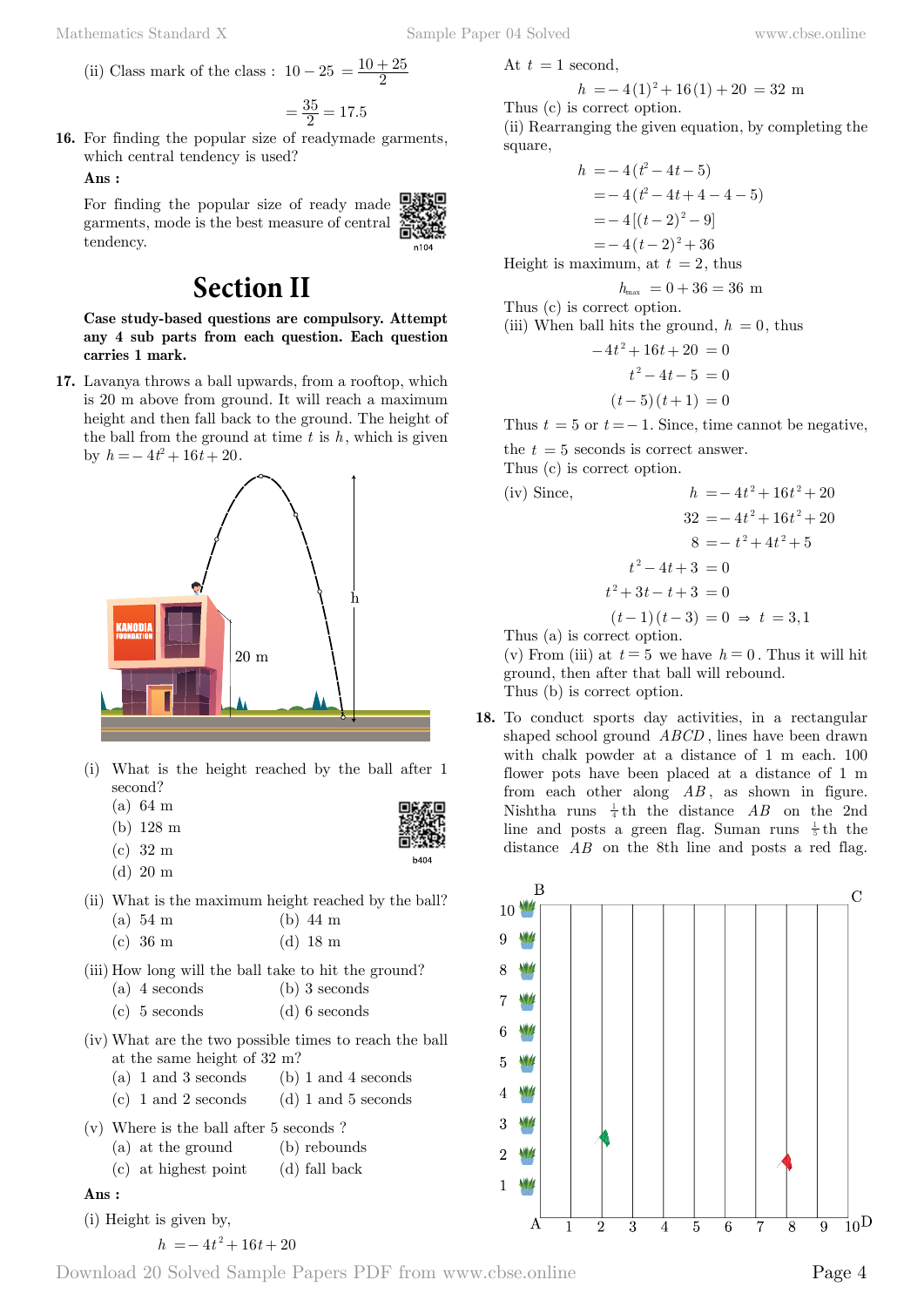Mathematics Standard X Sample Paper 04 Solved [www.cbse.online](http://www.cbse.online)

- (i) What is the position of green flag ? (a)  $(2, 25)$  (b)  $(25, 4)$ 
	- (c)  $(25,2)$  (d)  $(4, 25)$



- (c)  $(20, 8)$  (d)  $(4, 20)$
- (iii) What is the distance between both the flags?

(a) 
$$
\sqrt{51}
$$
  
(b)  $3\sqrt{3}$   
(c)  $\sqrt{61}$   
(d)  $2\sqrt{3}$ 

(iv) What is the distance of red flag from point *A* ? (a)  $4\sqrt{29}$  (b)  $2\sqrt{29}$ 

| $\sqrt{ }$ |                  | $\sim$ |                  |
|------------|------------------|--------|------------------|
|            | (c) $8\sqrt{15}$ |        | (d) $16\sqrt{3}$ |

(v) If Rakhi has to post a blue flag exactly halfway between the line segment joining the two flags, where should she post her flag?

(a) 
$$
(20, 4)
$$
 (b)  $(22.5, 5)$ 

(c) 
$$
(4, 20)
$$
 (d)  $(5, 22.5)$ 

 **Ans :**

(i)  $\frac{1}{4}$ th of the *AD* corresponds to  $y = \frac{100}{4} = 25$  and 2nd line corresponds to  $x = 2$ . Thus coordinates of green flag point are (2, 25).

Thus (a) is correct option.

(ii)  $\frac{1}{5}$ th of the *AD* corresponds to  $y = \frac{100}{5} = 20$  and 8th line corresponds to  $x = 8$ . Thus coordinates of red point are (8, 20).

Thus (b) is correct option.

(iii) 
$$
d = \sqrt{(8-2)^2 + (20-25)^2} = \sqrt{6^2 + 5^2} = \sqrt{61}
$$

Thus (c) is correct option.

(iv) 
$$
d = \sqrt{8^2 + 20^2} = 4\sqrt{29}
$$

Thus (a) is correct option.

(v) Mid point of green flag and red flag

$$
= \left(\frac{2+8}{2}, \frac{25+20}{2}\right) = (5, 22.5)
$$

Thus (d) is correct option.

**19.** Navy officer Mr. Colin is tasked with planning a coup on the enemy at a certain date. Currently he  $\Box$ is inspecting the area standing on top of the cliff. Agent Dev is on a chopper in the sky. 回旋 When Mr. Colin looks down below the cliff

towards the sea, he has Bhawani and Amar in boats positioned to get a good vantage point. Bhawani boat is behind the Amar boat.





- (i) Which of the following is a pair of angle of elevation?
	- (a)  $(\angle a, \angle e)$  (b)  $(\angle b, \angle e)$ (c)  $(\angle c, \angle d)$  (d)  $(\angle a, \angle f)$
- (ii) Which of the following is a pair of angle of depression?
	- (a)  $(\angle a, \angle e)$  (b)  $(\angle b, \angle e)$
	- (c)  $(\angle c, \angle d)$  (d)  $(\angle a, \angle f)$
- (iii) If angle of elevation of Amar to Colin is  $60^{\circ}$ , what is the distance of Amar boat from the base of hill ?

(a) 
$$
\frac{\sqrt{3}h}{2}
$$
 (b)  $\frac{h}{\sqrt{3}}$   
(c)  $\frac{2h}{\sqrt{3}}$  (d)  $\sqrt{3}h$ 

(iv) If angle of depression of Colin to Bhawani is  $30^{\circ}$ , what is the distance of Amar boat from the Bhawani boat?

(a) 
$$
\frac{\sqrt{3}h}{2}
$$
 (b)  $\frac{h}{\sqrt{3}}$ 

(c) 
$$
\frac{2h}{\sqrt{3}}
$$
 (d)  $\sqrt{3}h$ 

(v) If angle of depression of Dev to Colin is  $60^{\circ}$ , what is the height of Dev from base of hill ?

| (a) $h$  | (b) $2h$ |
|----------|----------|
| (c) $3h$ | (d) $4h$ |

 **Ans :**

(i) The angle of elevation of an object as seen by an observer is the angle between the horizontal and the line from the object to the observer's eye (the line of sight). In our case clearly  $(\angle b, \angle e, \angle f)$  are angle of depression.

Thus (b) is correct option.

(ii) If the object is below the level of the observer, then the angle between the horizontal and the observer's line of sight is called the angle of depression. In our case clearly  $(\angle a, \angle c, \angle d)$  are angle of depression. Thus (c) is correct option.

(iii) We make the figure as given below.

Here  $\angle OAC = 60^{\circ}$  is angle of elevation.



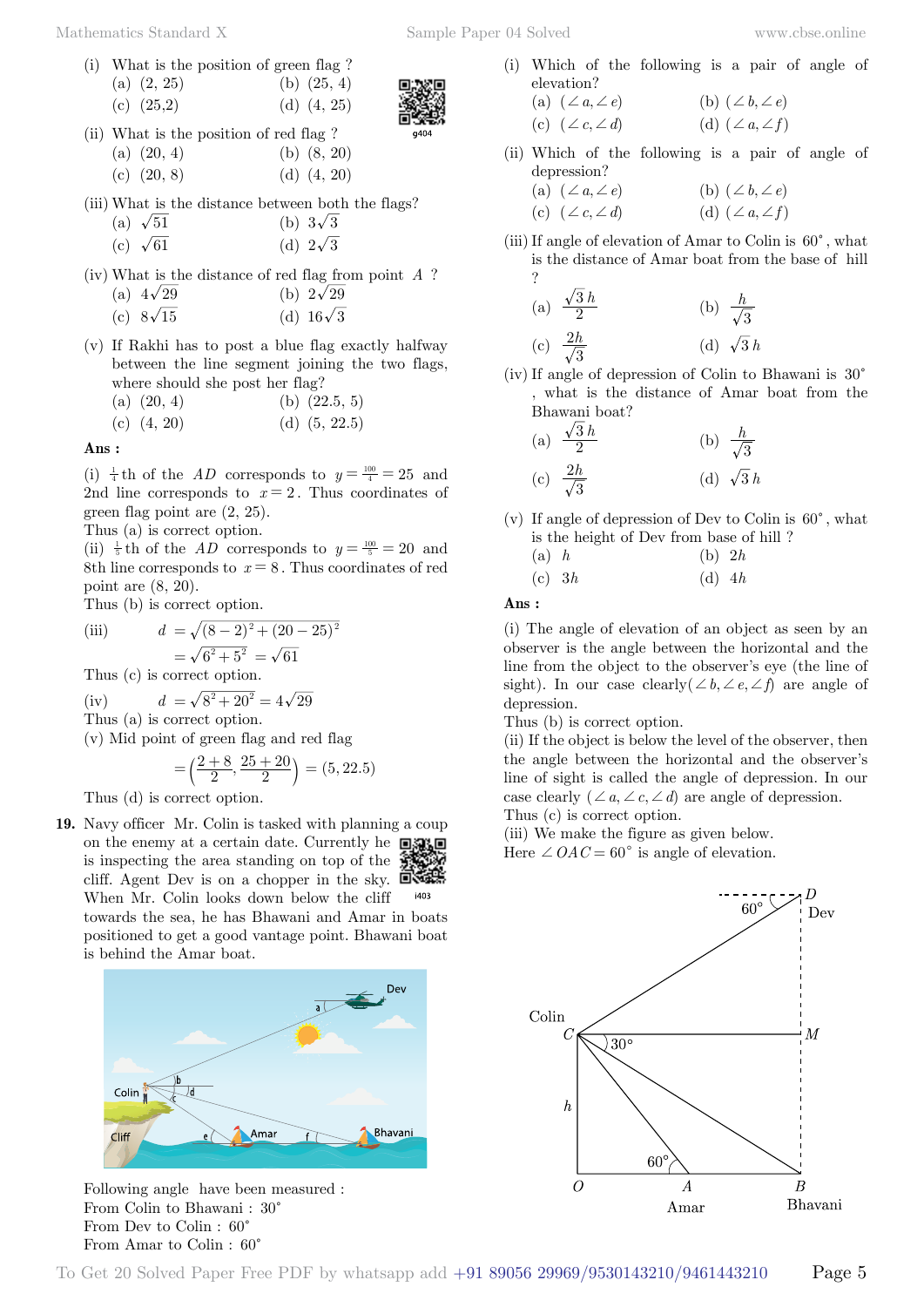Thus (b) is correct option.

(iv) Here  $\angle OBC = \angle MCB = 30^{\circ}$ 

$$
\frac{h}{OB} = \tan 30^\circ = \frac{1}{\sqrt{3}}
$$
  

$$
OB = \sqrt{3} h
$$
  

$$
AB = OB - OA
$$
  

$$
= \sqrt{3} h - \frac{h}{\sqrt{3}} = \frac{1}{\sqrt{3}} (3h - h) = \frac{2h}{\sqrt{3}}
$$

Thus (c) is correct option. (v) Here  $\angle$  *DCM* = 60<sup>°</sup>

Now,  $\frac{DM}{CM} = \tan 60^\circ = \sqrt{3}$ 

But  $CM = OB = \sqrt{3}h$ 

 $DM = \sqrt{3} CM$ 

Thus  $DM = \sqrt{3} \cdot \sqrt{3} h = 3h$ Height of Dev from Bhawani,

 $= DB = DM + MB = 3h + h = 4h$ 

Thus (d) is correct option.

**20.** A game at a stall in new year carnival involves spinning a wheel first as a first step to complete the game with certain rules. If the wheel stops at a particular number, then the player is allowed to roll a 6 faced unbiased dice.

#### **Rules of Game:**

- 1. If the wheel stops at a particular number, then the player is allowed to roll a unbiased dice.
- 2. If the wheel stops at any other number, player get to try again and only one extra try allowed.

If player reach the next stage and roll a dice, he may get a prize depending on the number on dice.



(i) What is the probability of getting an even number on the wheel?

| (a) $\frac{1}{4}$ | (b) $\frac{1}{2}$  | ▓▓   |
|-------------------|--------------------|------|
| (c) $\frac{1}{8}$ | (d) $\frac{1}{16}$ | o404 |

(ii) If getting an odd number on the wheel allows a player to roll the die, then what is the probability of his rolling the die ?

(a) 
$$
\frac{1}{4}
$$
 (b)  $\frac{1}{2}$ 

(c)  $\frac{1}{8}$  $\frac{1}{8}$  (d)  $\frac{1}{16}$ 

- 
- (iii)If the player is allowed to roll the dice and getting a number greater than 4 entitles him to get prize, what is the probability of his winning the prize?

(a) 
$$
\frac{3}{4}
$$
 (b)  $\frac{1}{6}$   
(c)  $\frac{1}{3}$  (d)  $\frac{2}{3}$ 

(iv) If getting a square number on the wheel allows a player to roll the dice, then what is the probability of his rolling the dice ?

(a) 
$$
\frac{1}{4}
$$
 (b)  $\frac{1}{2}$   
(c)  $\frac{1}{3}$  (d)  $\frac{2}{3}$ 

(v) If the player is allowed to roll the die and getting a prime number on die entitles him to get prize, then what is the probability of his winning the prize?

(a) 
$$
\frac{1}{4}
$$
 (b)  $\frac{1}{2}$   
(c)  $\frac{1}{3}$  (d)  $\frac{1}{6}$ 

 **Ans :**

(i) Total outcomes 
$$
n(S) = 8
$$
  
Favourable outcome are  $\{2, 4, 6, 8\}$ , therefore

 $n(E) = 4$ Probability of getting an even number on the wheel,

$$
P(E) = \frac{n(E)}{n(S)} = \frac{4}{8} = \frac{1}{2}
$$

Thus (b) is correct option.

(ii) Total outcomes  $n(S) = 8$ 

Favourable outcome are  $\{3, 5, 7, 9\}$ , therefore

$$
n(E) = 4
$$

Probability of getting an odd number on the wheel,

$$
P(E) = \frac{n(E)}{n(S)} = \frac{4}{8} = \frac{1}{2}
$$

Thus (b) is correct option.

(iii) Dice has total six outcome, thus total outcome  $n(S) = 6$ 

Number greater than 4 on dice are  $\{5, 6\}$ , therefore

$$
n(E) = 2
$$
  
Probability of getting a number greater than 4,

$$
P(E) = \frac{n(E)}{n(S)} = \frac{2}{6} = \frac{1}{3}
$$

Thus (c) is correct option.

(iv) Total outcomes  $n(S) = 8$ 

Favourable outcome are {4, 9}, therefore

$$
n(E)\ = 2
$$

Probability of getting a square number on the wheel,

$$
P(E) = \frac{n(E)}{n(S)} = \frac{2}{8} = \frac{1}{4}
$$

Thus (a) is correct option.

(v) Dice has total six outcome, thus total outcome

$$
n(S) = 6
$$
  
Prime number on dice are {2, 3, 5}, therefore

 $n(E) = 3$ Probability of getting a prime number on dice,

$$
P(E) = \frac{n(E)}{n(S)} = \frac{3}{6} = \frac{1}{2}
$$

Download 20 Solved Sample Papers PDF from [www.cbse.online](http://www.cbse.online) Page 6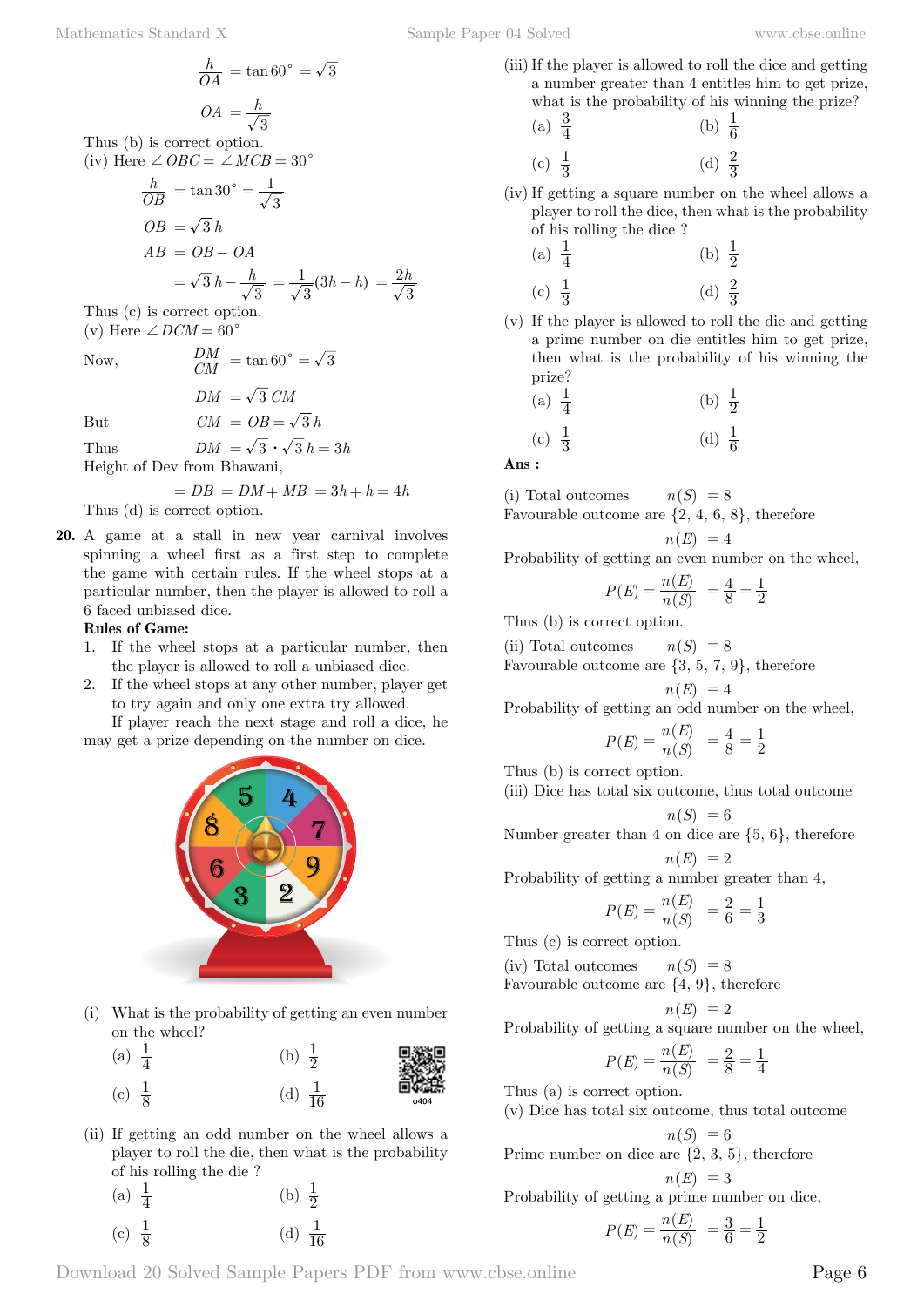Mathematics Standard X Sample Paper 04 Solved [www.cbse.online](http://www.cbse.online)

Thus (b) is correct option.

## **Part - B**

### **All questions are compulsory. In case of internal choices, attempt anyone.**

**21.** Explain whether  $3 \times 12 \times 101 + 4$  is a prime number or a composite number.

 **Ans :** [Board Term-1 2016-17 Set; 193RQTQ, 2015, DDE-E]

A prime number (or a prime) is a natural number greater than 1 that cannot be formed by multiplying two smaller natural numbers. A natural number greater than 1 that is not prime is called a composite number. For example, 5 is prime because the only ways of writing it as a product,  $1 \times 5$  or  $5 \times 1$ , involve 5 itself. However, 6 is composite because it is the product of two numbers  $(2 \times 3)$  that are both smaller than 6. Every composite number can be written as the product of two or more (not necessarily distinct) primes. **GIVE FO** 

$$
3 \times 12 \times 101 + 4 = 4(3 \times 3 \times 101 + 1)
$$
  
= 4(909 + 1)  
= 4(910)  
= 2 \times 2 \times (10 \times 7 \times 13)  
= 2 \times 2 \times 5 \times 7 \times 13  
= a composite number

**22.** In the given figure, *G* is the mid-point of the side *PQ* of  $\triangle PQR$  and *GH*|| *QR*. Prove that *H* is the midpoint of the side *PR* or the triangle *PQR*.



**Ans :** [Board Term-1 2012]



$$
PG = GQ
$$
  

$$
\frac{PG}{GQ} = 1
$$
  

$$
\frac{PG}{GQ}
$$

We also have *GH* || *QR*, thus by BPT we get

$$
\frac{PG}{GQ} = \frac{PH}{HR}
$$

$$
1 = \frac{PH}{HR}
$$

$$
PH = HR.
$$
 Hence proved.

Hence, *H* is the mid-point of *PR*.

**23.** If  $A(4,3)$ ,  $B(-1, y)$ , and  $C(3, 4)$  are the vertices of a right triangle *ABC*, right angled at *A*, then find the value of *y* .

### **Ans :** [Board Term-2 OD 2015]

As per question, triangle is shown below.



Now  
\n
$$
AB^2 + AC^2 = BC^2
$$
\n
$$
(4+1)^2 + (3-y)^2 + (4-3)^2 = (3+1)^2 + (4-y)^2
$$
\n
$$
(5)^2 + (3-y)^2 + (-1)^2 + (1)^2 = (4)^2 + (4-y)^2
$$
\n
$$
25+9-6y+y^2+1+1 = 16+16-8y+y^2
$$
\n
$$
36+2y-32 = 0
$$
\n
$$
2y+4 = 0
$$
\n
$$
y = -2
$$

**24.** If  $\sin \theta - \cos \theta = \frac{1}{2}$ , then find the value of  $\sin \theta + \cos \theta$ . **Ans :** [Board Term-1 2013]

 $\mathbf 1$ 

We have 
$$
\sin \theta - \cos \theta = \frac{1}{2}
$$

Squaring both sides, we get 
$$
2
$$

$$
(\sin \theta - \cos \theta)^2 = \left(\frac{1}{2}\right)^2
$$

$$
\sin^2 \theta + \cos^2 \theta - 2\sin \theta \cos \theta = \frac{1}{4}
$$

$$
1 - 2\sin \theta \cos \theta = \frac{1}{4}
$$

$$
2\sin \theta \cos \theta = 1 - \frac{1}{4} = \frac{3}{4}
$$

 $\text{Again, } (\sin \theta + \cos \theta)^2 = \sin^2 \theta + \cos^2 \theta + 2 \sin \theta \cos \theta$  $= 1 + 2 \sin \theta \cos \theta$ 

$$
= 1 + \frac{3}{4} = \frac{7}{4}
$$
  
Thus 
$$
\sin \theta + \cos \theta = \sqrt{\frac{7}{4}} = \frac{\sqrt{7}}{2}
$$

Thus  $\sin \theta + \cos \theta = \sqrt{\frac{7}{4}}$ 

**25.** A sphere of maximum volume is cut out from a solid hemisphere of radius 6 cm. Find the volume of the cut out sphere.

**Ans :** [Board Term-2 2012]

Here diameter of sphere is equal to the radius of hemisphere which is 6 cm.



Diameter of sphere  $=$  Radius of hemisphere

$$
= 6 cm
$$
  
Radius of sphere = 3 cm

Volume, 
$$
V = \frac{4}{3}\pi r^3 = \frac{4}{3}
$$

Volume, 
$$
V = \frac{4}{3}\pi r^3 = \frac{4}{3} \times \frac{22}{7} \times 3^3
$$
 cm<sup>3</sup>.  
= 113.14 cm<sup>3</sup>.

.

$$
\mathbf{or}
$$

To Get 20 Solved Paper Free PDF by whatsapp add +91 89056 29969/9530143210/9461443210 Page 7

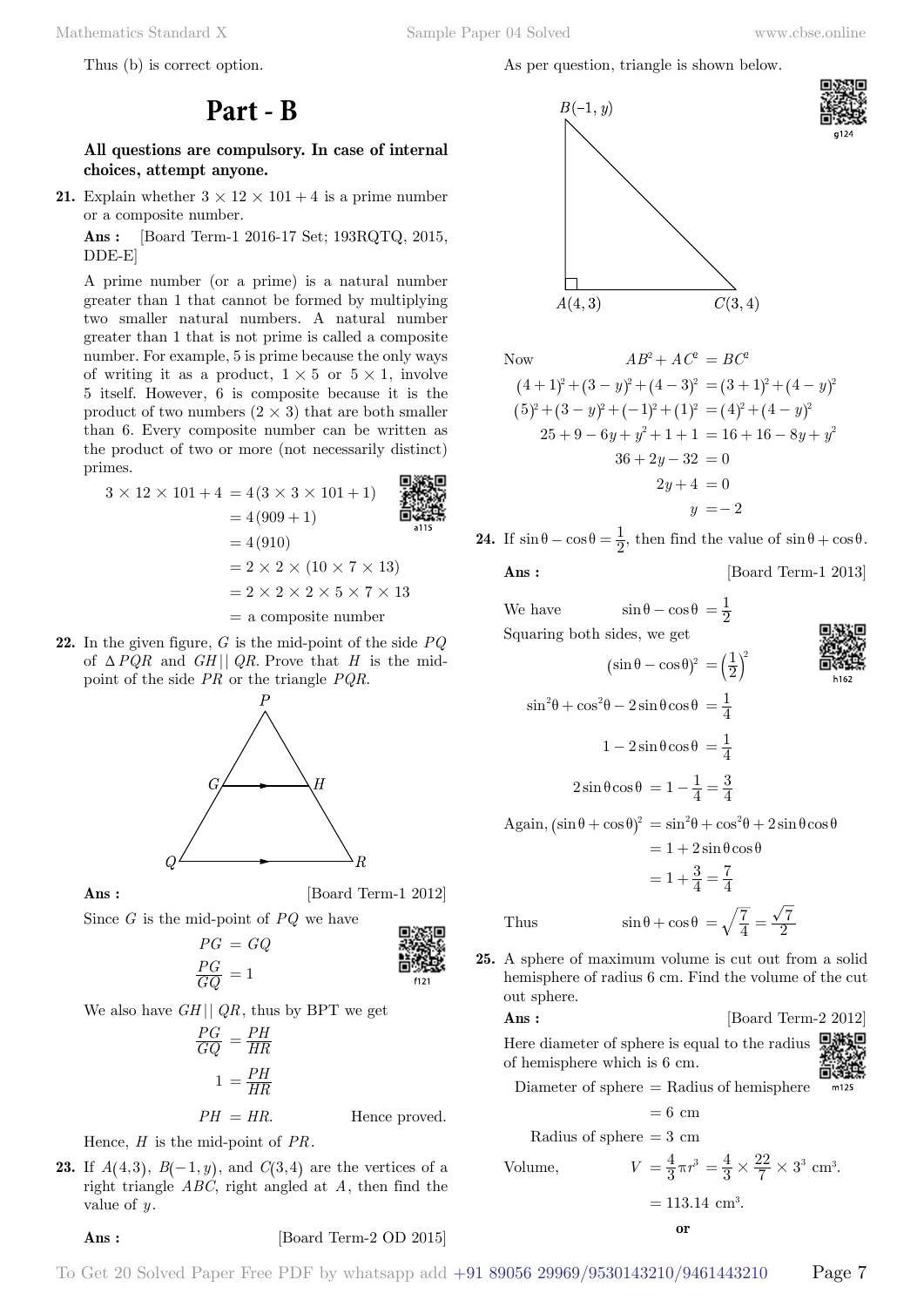If the total surface area of a solid hemisphere is 462 cm<sup>2</sup>, find its volume. Use  $\pi = \frac{22}{7}$ 

**Ans :** [Board Term-2 OD 2014]

Total surface area of hemisphere,

$$
3\pi r^2 = 462 \text{ cm}^2
$$

$$
\frac{22r^2}{7} = \frac{462}{3}
$$

$$
r^2 = \frac{462 \times 7}{22 \times 3} = 49
$$

$$
r = 7 \text{ cm.}
$$

Volume of hemisphere,

$$
\frac{2}{3}\pi r^3 = \frac{2}{3} \times \frac{22}{7} \times 7 \times 7 \times 7
$$

$$
= \frac{2156}{3} = 718.67
$$
 cm<sup>3</sup>.

**26.** The data regarding marks obtained by 48 students of a class in a class test is given below. Calculate the modal marks of students.

| Marks<br>i obtained   | $0 - 5$ | 10 |          | $15-$    | $20-$<br>25 | 30 | $25 - 30$<br>35 | $35-$ | $40-$    | $45-$ |
|-----------------------|---------|----|----------|----------|-------------|----|-----------------|-------|----------|-------|
| Number of<br>students |         |    | $\Omega$ | $\theta$ | $\theta$    |    |                 |       | $\Omega$ |       |

**Ans :** [Board Term-1, 2015]

Class 30-35 has the maximum frequency 25, therefore this is model class.

Now  $l = 30, f_1 = 25, f_0 = 10, f_2 = 7, h = 5$ 

Mode 
$$
M_o = l + \left(\frac{f - f_0}{2f - f_0 - f_2}\right) \times h
$$
  
\n
$$
= 30 + \frac{25 - 10}{50 - 10 - 7} \times 5
$$
\n
$$
= 30 + 2.27 \text{ or } 32.27 \text{ approx.}
$$
\nor

Find the value of  $\lambda$ , if the mode of the following data is 20 :

15, 20, 25, 18, 13, 15, 25, 15, 18, 17, 20, 25, 20, λ , 18. **Ans :** [Board Term-1, 2015]

First we prepare the following table as discrete frequency distribution.

| $x_i$ | $f_i$        |
|-------|--------------|
| 13    | $\mathbf{1}$ |
| 15    | 3            |
| 17    | $\mathbf{1}$ |
| 18    | 3            |
| 20    | 3            |
| λ     | $\mathbf{1}$ |
| 25    | 3            |



Frequency of 20 must be highest to be mode of the frequency distribution,  $\lambda = 20$ .

**27.** The HCF of 65 and 117 is expressible in the form 65*m*–117. Find the value of *m*. Also find the LCM of 65 and 117 using prime factorization method.

**Ans :** [Board Term-1 2011, Set-40]

Finding prime factor of given number we have.

$$
117 = 13 \times 2 \times 3
$$
\n
$$
65 = 13 \times 5
$$
\n
$$
HCF(117, 65) = 13
$$
\n
$$
LCM(117, 65) = 13 \times 5 \times 3 \times 3 = 585
$$
\n
$$
HCF = 65m - 117
$$
\n
$$
13 = 65m - 117
$$
\n
$$
65m = 117 + 13 = 130
$$
\n
$$
m = \frac{130}{65} = 2
$$

**28.** In the figure below *ABCDE* is a pentagon with *BE* || *CD* and *BC* || *DE*. *BC* is perpendicular to *DC*. If the perimeter of *ABCDE* is 21 cm, find the values of *x* and *y* .



**Ans :** [Board Term-1 2011]

Since  $BC||$  *DE* and  $BE||$  *CD* with  $BC \perp DC$ ,  $BCDE$ is a rectangle.

$$
BE = CD,
$$
  

$$
x + y = 5
$$
...(1)

and  $DE = BE = x - y$ 

Since perimeter of *ABCDE* is 21,  

$$
AB + BC + CD + DE + EA = 21
$$

$$
3 + x - y + x + y + x - y + 3 = 21
$$
  

$$
6 + 3x - y = 21
$$

$$
3x - y = 15
$$

Adding equations (1) and (2), we get

$$
4x = 20 \qquad \qquad \dots (2)
$$

Substituting the value of  $x$  in  $(1)$ , we get

$$
y = 0
$$

 $x = 5$ 

Thus  $x = 5$  and  $y = 0$ .

 **o**

Solve for *x* and *y* :

 $x+1$ ,  $y$ 2 1  $\frac{+1}{2} + \frac{y-1}{3} = 9$ ;  $\frac{x-1}{3} + \frac{y+1}{2} = 8$ . 1  $\frac{-1}{3} + \frac{y+1}{2} = 8$ 

1

**Ans :** [Board Term-1 2011, Set-52]

We have  $\frac{x+1}{2} + \frac{y}{2}$ 

$$
3(x+1) + 2(y-1) = 54
$$

 $\frac{+1}{2} + \frac{y-1}{3} = 9$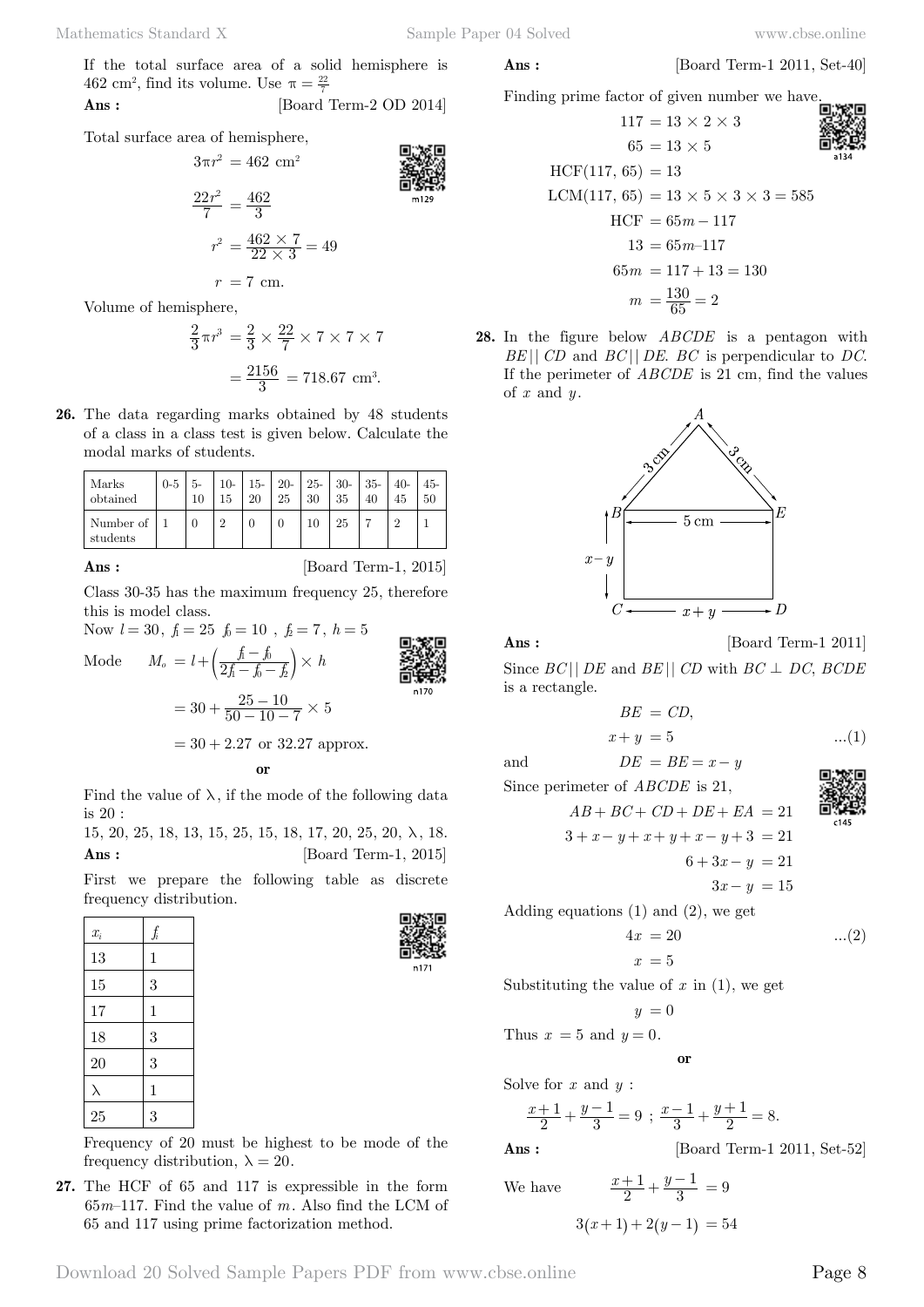$$
3x + 3 + 2y - 2 = 54
$$
\n
$$
3x + 2y = 53
$$
\nand\n
$$
\frac{x-1}{3} + \frac{y+1}{2} = 8
$$
\n**Q. 1**

$$
2(x-1) + 3(y+1) = 48
$$
  
2x-2+3y+3 = 48

 $2x + 3y = 47$  (2) Multiplying equation (1) by 3 we have

3

$$
9x + 6y = 159
$$
 (3)  
Multiplying equation (2) by 2 we have

$$
4x + 6y = 94
$$
  
Subtracting equation (4) from (3) we have  

$$
5x = 65
$$
 (4)

or  $x = 13$ 

Hence,

Substitute the value of  $x$  in equation  $(2)$ ,

$$
2(13) + 3y = 47
$$
  
 
$$
3y = 47 - 26 = 21
$$
  
 
$$
y = \frac{21}{3} = 7
$$

Hence,  $x = 13$  and  $y = 7$ 

**29.** If the sum of the first *n* terms of an AP is  $\frac{1}{a^2} [3n^2 + 7n]$ , then find its  $n^{th}$  term. Hence write its  $20^{th}$  term. **Ans :** [Board Term-2 Delhi 2015]

Let the first term be *a* , common difference be *d* , *n*th term be  $a_n$  and sum of  $n$  term be  $S_n$ .

Sum of *n* term,  $S_n = \frac{1}{2} [3n^2 + 7n]$ Sum of 1 term,  $S_1 = \frac{1}{2} [3 \times (1)^2 + 7(1)]$  $=\frac{1}{2}[3+7]=\frac{1}{2}\times 10=5$ Sum of 2 term,  $S_2 = \frac{1}{2} [3(2)^2 + 7 \times 2]$  $=\frac{1}{2}[12+14] = \frac{1}{2} \times 26 = 13$ Now  $a_1 = S_1 = 5$  $a_2 = S_2 - S_1 = 13 - 5 = 8$  $d = a_2 - a_1 = 8 - 5 = 3$ Now, AP is  $5, 8, 11, \ldots$  $n^{th}$  term,  $= 5 + (n - 1)3$  $= 5 + (20 - 1)(3)$  $= 5 + 57$ 

$$
n^{th} \text{ term}, \qquad a_n = a + (n-1)d
$$
  
= 5 + (n-1)3  
= 5 + (20-1)(3)  
= 5 + 57  
= 62  
Hence, \qquad a\_2 = 62

In an AP, if the  $12^{th}$  term is  $-13$  and the sum of its first four terms is 24, find the sum of its first ten terms.

 **o**

**Ans :** [Board Term-2 Foreign 2015]

Let the first term be  $a$ , common difference be  $d$ ,  $n$ th term be  $a_n$  and sum of *n* term be  $S_n$ .

$$
a_{12} = a + 11d = -13 \qquad \qquad ...(1)
$$

Now  $S_4 = 2[2a + 3d] = 24$ 

$$
S_4 = 2
$$

$$
2a + 3d = 2
$$

Multiplying  $(1)$  by 2 and subtracting  $(2)$  from it we get

 $S_n = \frac{n}{2} [2a + (n-1)d]$ 

$$
(2a+22d) - (2a+3d) = -26 - 12
$$
  
19d = -38  

$$
d = -2
$$

Substituting the value of *d* in (1) we get

$$
a+11 \times -2 = -13
$$

$$
a = -13 + 22
$$

$$
a = 9
$$

$$
S_n = \frac{n}{2} [2a + (n-1)d]
$$

$$
S_{10} = \frac{10}{2} (2 \times 9 + 9 \times -2)
$$

 $= 5 \times (18 - 18) = 0$ 

Hence,  $S_{10} = 0$ 

 $Now,$ 

**30.** In the given figure,  $\triangle ABC$  and  $\triangle ABC$  and  $\triangle DBC$ are on the same base *BC*. *AD* and *BC* intersect at *O*. Prove that  $\frac{d}{dr}(\triangle DBC)$  $ar(\Delta ABC)$  $\Delta$  $\Delta$  $\overline{\mathcal{L}}$  $\frac{\partial}{\partial} = \frac{AO}{DO}.$ 





**Ans :** [Board 2020 OD Std, 2016, 2011]

As per given condition we have redrawn the figure below. Here we have drawn  $AM \perp BC$  and  $DN \perp BC$ .



Now, 
$$
\frac{ar(\Delta ABC)}{ar(\Delta DBC)} = \frac{\frac{1}{2} \times BC \times AM}{\frac{1}{2} \times BC \times DN} = \frac{AM}{DN} = \frac{AO}{DO}
$$
From equation (

 $=\frac{AM}{DN}=\frac{AO}{DO}$ From equation (1)



 $\dots(2)$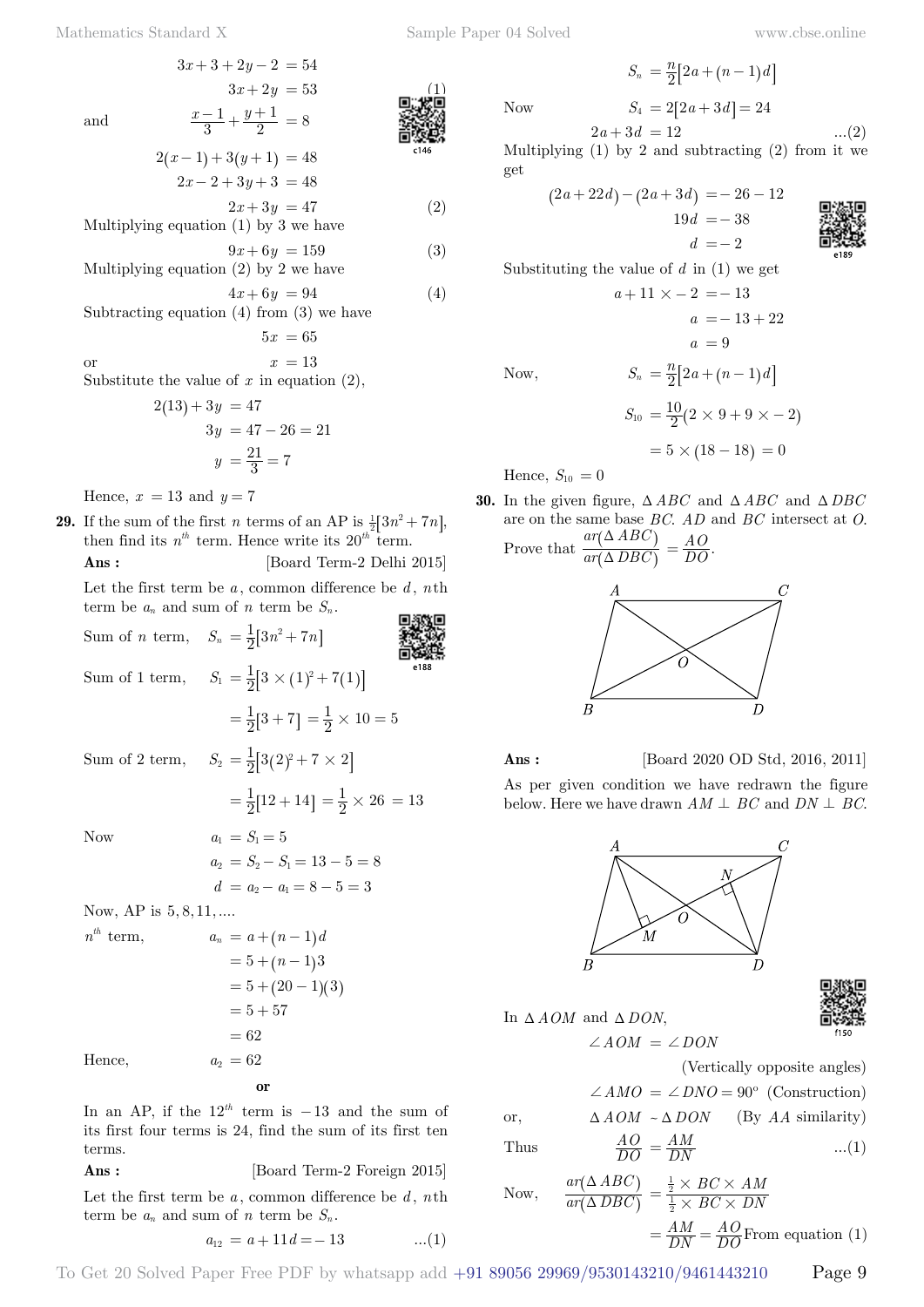**31.** Prove that : 
$$
\frac{\csc^2 \theta}{\csc \theta - 1} - \frac{\csc^2 \theta}{\csc \theta + 1} = 2 \sec^2 \theta
$$
  
Ans: [Board Term-1 2013]

We have

$$
\frac{\csc^2\theta}{\csc\theta - 1} - \frac{\csc^2\theta}{\csc\theta + 1} = \csc^2\theta \left[ \frac{1}{\frac{1}{\sin\theta} - 1} - \frac{1}{\frac{1}{\sin\theta} + 1} \right]
$$
  
\n
$$
= \csc^2\theta \left[ \frac{\sin\theta}{1 - \sin\theta} - \frac{\sin\theta}{1 + \sin\theta} \right]
$$
  
\n
$$
= \frac{1}{\sin^2\theta} \sin\theta \left[ \frac{(1 + \sin\theta) - (1 - \sin\theta)}{(1 - \sin\theta)(1 + \sin\theta)} \right]
$$
  
\n
$$
= \frac{1}{\sin\theta} \left[ \frac{2\sin\theta}{1 - \sin^2\theta} \right]
$$
  
\n
$$
= \frac{2}{\cos^2\theta} = 2\sec^2\theta
$$
 Hence Proved

**32.** In figure, *O* is the centre of a circle. *PT* are tangents to the circle from an external point *P*. If  $\angle TPQ = 70^{\circ}$ , find  $\angle TRQ$ .



**Ans :** [Board Term-2 Foreign 2015]

We redraw the given figure by joining *O* to *T* and *Q* as shown below.



Here angle  $\angle TOQ$  and  $\angle TPQ$  are supplementary angle.

Thus  $\angle TOQ = 180^{\circ} - \angle TPQ$ 

$$
=180^{\circ}-70^{\circ}=110^{\circ}
$$

Since angle  $\angle TRQ$  and  $\angle TOQ$  are the angle on the circumference of the circle by the same arc,

$$
\angle TRQ = \frac{1}{2} \angle TOQ
$$

$$
= \frac{1}{2} \times 110^{\circ} = 55^{\circ}
$$

**33.** Draw a circle of radius 3 cm. From a point *P*, 7 cm away from centre draw two tangents to the circle. Measure the length of each tangent.

**Ans :** [Board Term-2 Foreign 2015]

### **Steps of Construction :**

- 1. Draw a line segment *PO* of length 7 cm.
- 2. Draw a circle with centre *O* and radius 3 cm.
- 3. Draw a perpendicular bisector of *PO*. Let *M* be the mid-point of *PO*.
- 4. Taking *M* as centre and *OM* as radius draw a circle. Let this circle intersects the given circle at the point *Q* and *R*.
- 5. Join *PQ* and *PR*. On measuring we get

$$
PQ\,=PR=6.3\ {\rm cm}.
$$



**34.** Find the values of *k* for which the equation  $(3k+1)^2 + 2(k+1)x + 1$  has equal roots. Also find the roots.

### **Ans :** [Board Term-2, 2014]

We have 
$$
(3k+1)^2 + 2(k+1)x + 1
$$

Comparing with  $Ax^2 + Bx + C = 0$  we get

 $A = (3k+1), B = 2(k+1), C = 1$ If roots are equal,  $B^2 - 4AC = 0$ 

$$
[2(k+1)]^{2} - 4(3k+1)(1) = 0
$$
  
\n
$$
4(k^{2} + 2k+1) - (12k+4) = 0
$$
  
\n
$$
4k^{2} + 8k+4 - 12k - 4 = 0
$$
  
\n
$$
4k^{2} - 4k = 0
$$
  
\n
$$
4k(k-1) = 0
$$
  
\n
$$
k = 0.1
$$

Substituting  $k = 0$ , in the given equation,  $r^2$ 

$$
+2x+1=0
$$

$$
(x+1)2 = 0
$$

$$
x = -1
$$

Again substituting  $k = 1$ , in the given equation,

$$
4x2 + 4x + 1 = 0
$$

$$
(2x+1)2 = 0
$$
or,
$$
x = -\frac{1}{2}
$$

Hence, roots  $=-1, -\frac{1}{2}$ 

**35.** Three semicircles each of diameter 3 cm, a circle of diameter 4.5 cm and a semicircle of radius 4.5 cm are drawn in the given figure. Find the area of the shaded region.